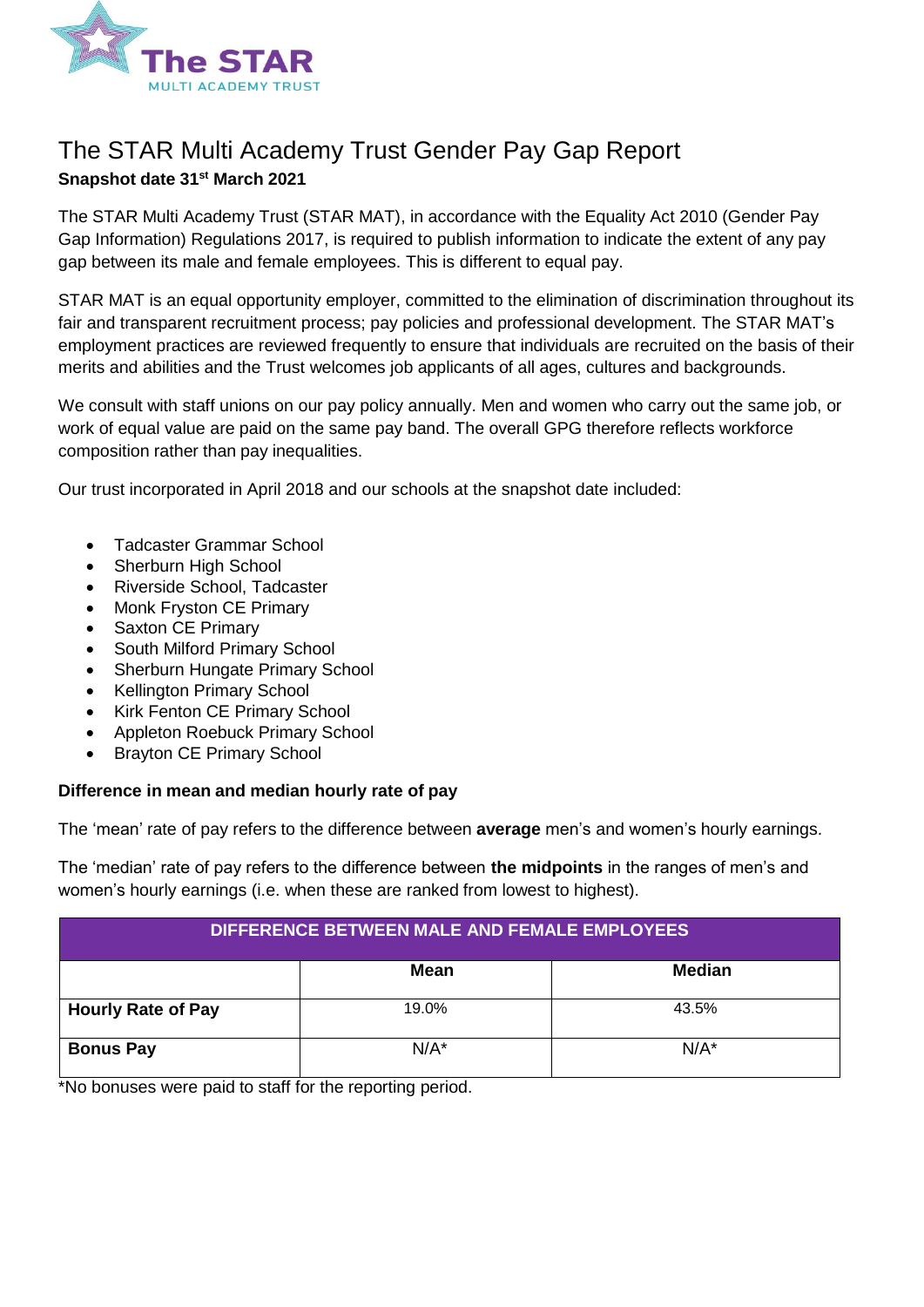



### **Proportion of male and female employees according to quartile pay bands**

## **Supporting Narrative**

The STAR MAT, a charitable trust, follows the School Teachers' Pay and Conditions Document for setting teachers' pay and the National Joint Council (NJC) for Local Government Services for setting support staff pay. All the STAR MAT schools are within the North Yorkshire County Council Local Authority area.

Teaching staff are remunerated on an incremental pay scale that rewards them for their professional performance; additional responsibilities and their level of experience.

Support staff pay scales are determined via a process of job evaluation to reflect the value and complexity of the different roles undertaken. We are committed to the promotion of equal opportunities and our job roles are evaluated to ensure fair pay in each role and we advertise each position with no gender bias.

Eighty percent of STAR MAT employees are female. We recognise that the vast majority of employees in the lower band posts are female. Many of these posts are term-time only or part-time positions. These positions have proved attractive to female employees with family commitments.

Over thirty-one percent of our employees have two or more contracts, possibly at very similar rates of pay for the different roles they perform for the trust. Therefore, calculating GPG on the number of contracts would distort our GPG figures. Where there are staff with multiple contracts, Equalities Office advice is to choose the most appropriate method of calculating GPG. This year's figures arebased on individual employees, not number of contracts, regardless of whether their contract is fullor part-time. We are of the opinion that this methodology is a truer reflection of our GPG.

All staff are valued and receive proper recognition for their work and their contribution to the schools.Decisions regarding performance related pay are moderated across the trust by pay committees within Local Governing Bodies and ratified by the STAR MAT Board. Of staff on the highest leadership pay grades, sixty-three percent are women. This is significantly higher than the national average of forty percent of employees in the